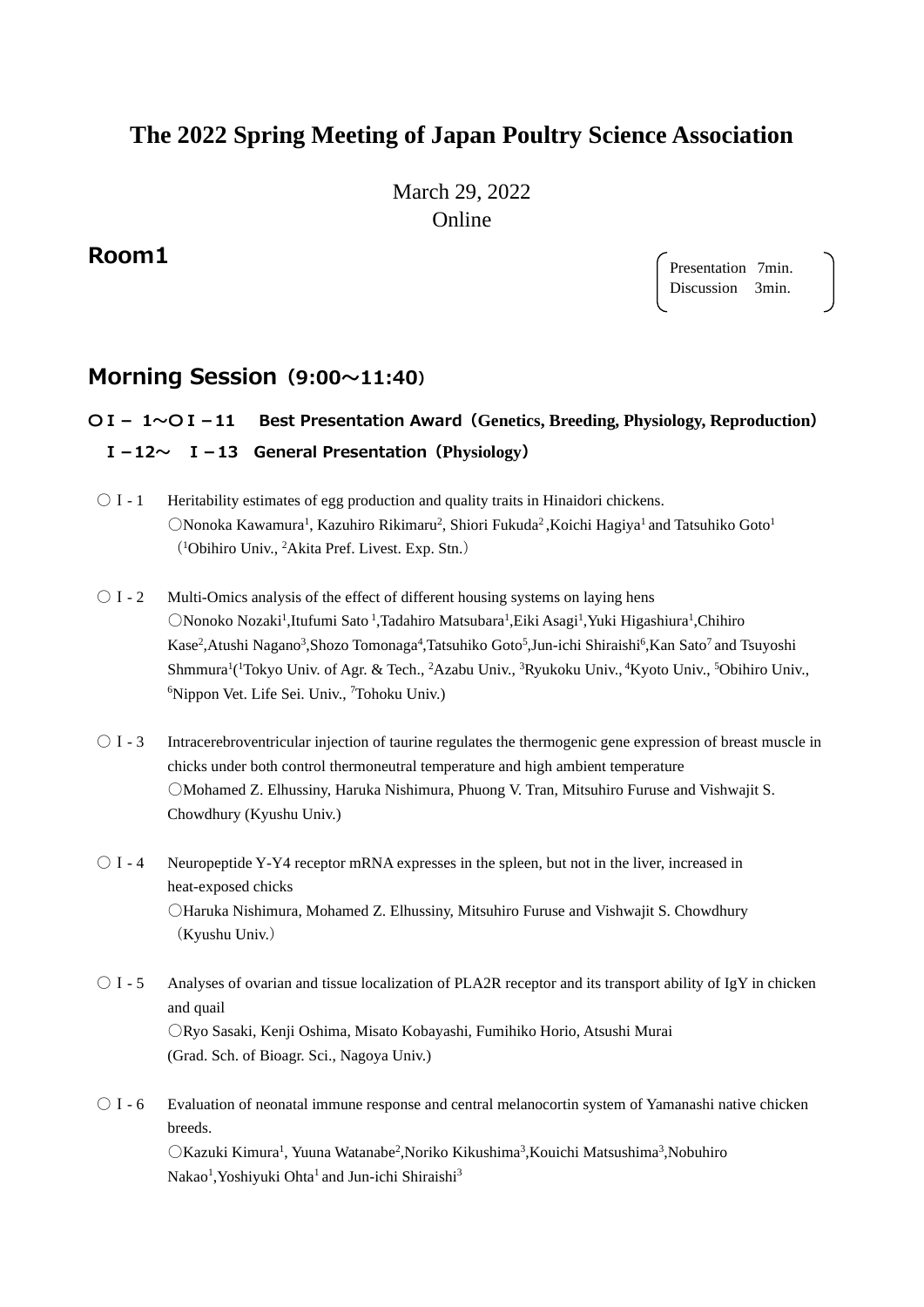( 1 Grad. Sch. Appl. Life Sci., Nippon Vet. Life Sci. Univ., 2 Fac. Anim. Sci., Nippon Vet. Life Sci. univ., <sup>3</sup>Yamanashi Pref. Livestock and Dairy Tech. Cter.)

○Ⅰ- 7 Effects of Amino Acid Amadori Compounds on Amino Acid Uptake and Protein Synthesis in Chicken Embryo-Derived Skin Fibroblasts OMiyu Sugita<sup>1</sup>, Kazumi Kita<sup>2</sup> (<sup>1</sup>Iwate Univ.)

#### **10:20**~**10:30 Break**(**10min.**)

- 〇Ⅰ- 8 Effects of oral administration of *Lactobacillus johnsonii* on the oviductal and intestinal mucosal barrier function of the laying hens. 〇Taro Shinkoda, Yusaku Tsugami, Naoki Isobe, Yukinori Yoshimura, Takahiro Nii (Grad. Sch. of Integrated Sci. for Life, Hiroshima Univ.
- $\bigcirc$  I 9 Calcium chelation improves the fertilization potential of chicken semen during liquid storage  $O$ Pangda Sopha Sushadi<sup>1</sup>, Atsushi Tajima<sup>2</sup> and Atsushi Asano<sup>2</sup> <sup>(1</sup>Grad. Sch. of Life and Environmental Sci., Univ. of Tsukuba, <sup>2</sup>Fac. of Life and Environmental Sci., Univ. of Tsukuba)
- 〇Ⅰ-10 Relationship between flock age and primordial germ cell concentrations in early chick embryos. ○Sho Ebara, Atsushi Asano and Atsushi Tajima (Grad. Sch. of Life and Environmental Sci., Univ. of Tsukuba)
- 〇Ⅰ-11 Development of a cryomedium containing dimethyl sulfoxide for cryopreservation of chicken primordial germ cells O Natsuko Hamai<sup>1</sup>, Yuki Tansyo<sup>2</sup>, Yukino Ooka<sup>2</sup>, Mayo Hirano<sup>2</sup>, Masaoki Tsudzuki<sup>1,2,3</sup>, Yoshiaki Nakamura1,2,3 ( 1 Grad. Sch. of Integrated Sci. for Life, Hiroshima Univ., 2 Sch. of Applied Bio. Sci., Hiroshima Univ., 3 JAB, Hiroshima Univ.)
- Ⅰ-12 Study on somatic differentiation in chick primordial germ cells 〇Kennosuke Ichikawa, Yuzuha Motoe, Ryo Ezaki, Mei Matsuzaki, Hiroyuki Horiuchi (Hiroshima Univ.)
- I-13 Evaluation of infection sensitivity using chicken immortalized cells with human-derived genes OMasafumi Katayama<sup>1</sup>, Tomokazu Fukuda<sup>2</sup>, Tohru Kiyono<sup>3</sup>, Manabu Onuma<sup>1</sup>. ( <sup>1</sup> Biodiversity Division, National Institute for Environmental Studies, <sup>2</sup> Grad. Sch. of Sci. and Engineering, Iwate Univ., <sup>3</sup>Exploratory Oncology Research and Clinical Trial Center, National Cancer Center.)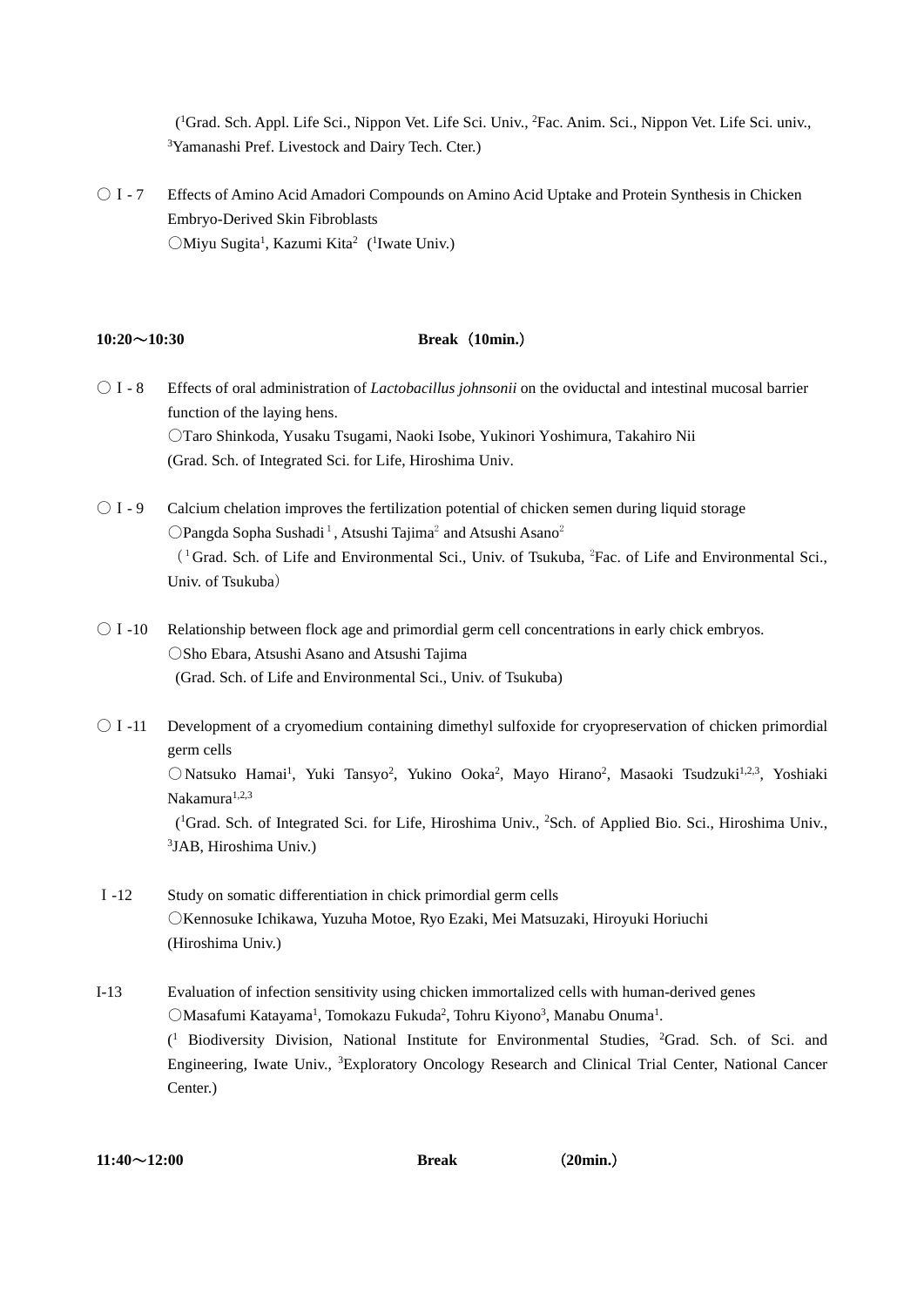| $12:00 \sim 13:00$ | <b>Online Seminar</b>                            | (60min.) |
|--------------------|--------------------------------------------------|----------|
| $13:00 \sim 13:10$ | <b>Break</b>                                     | (10min.) |
| $13:10 \sim 14:00$ | <b>Board of Trustees</b>                         | (50min.) |
| $14:00 \sim 14:10$ | <b>Break</b>                                     | (10min.) |
| $14:10 \sim 15:10$ | <b>General meeting • Award Ceremony (60min.)</b> |          |
| $15:10 \sim 15:30$ | <b>Break</b>                                     | (20min.) |

## **Afternoon Session(15:30~17:00)**

### **Ⅰ-14~Ⅰ-21 General Presentation**

#### **(Genetics, Breeding, Physiology, Reproduction, Processing and Products)**

- I-14 Sperm surface protein that controls sperm migration into the sperm storage tubules in Japanese quail OTomohiro Sasanami<sup>1</sup>, Mei Matsuzaki<sup>2</sup> and Shusei Mizushima<sup>3</sup> ( <sup>1</sup> Shizuoka Univ., Hiroshima Univ., 3 Hokkaido Univ.)
- Ⅰ-15 Polymyxin B improves the quality of chicken semen during liquid storage  $\bigcirc$ Ei Ei Win Maung<sup>1</sup>, Pangda Sopha Sushadi<sup>1</sup>, Atsushi Tajima<sup>2</sup> and Atsushi Asano<sup>2</sup> <sup>(1</sup>Grad. Sch. of Life and Environmental Sci., Univ. of Tsukuba, <sup>2</sup>Fac. of Life and Environmental Sci., Univ. of Tsukuba)
- Ⅰ-16 Leptin stimulates ovarian insulin-like growth factor-1 mRNA expression and promotes primordial follicle development in juvenile chicks  $\bigcirc$ Sadequllah Ahmadi<sup>1, 2</sup> and Takeshi Ohkubo<sup>1, 2</sup> (<sup>1</sup> Utd. Grad. Sch. of Agri. Sci., TUAT, 2 Coll. Agri. Ibaraki Univ.)
- Ⅰ-17 Interaction of glucagon-related peptides or melanocortins in the regulation of food intake in chicks 〇Ahmed Kewan, Kazuhisa Honda, Takaoki Saneyasu, and Hiroshi Kamisoyama (Grad. Sch. Agr. Sci. Kobe Univ.)
- Ⅰ-18 Effects of aging on microflora and inflammatory reaction in intestine and oviduct of laying hens. Takumi Sugiura, Naoki Suzuki, Yusaku Tsugami, Naoki Isobe, Yukinori Yoshimura, 〇Takahiro Nii Grad. Sch. of Integrated Sci. for Life, Hiroshima Univ.
- Ⅰ-19 Resiquimod stimulates nitric oxide production by inducible nitric oxide synthase in chicks OTetsuya Tachibana<sup>1</sup>, Maki Takahashi<sup>1</sup>, Ryosuke Makino<sup>1</sup> and Sakirul Khan<sup>2</sup> ( 1 Fac. of Agric., Ehime Univ., 2 Fac. of Med., Oita Univ.)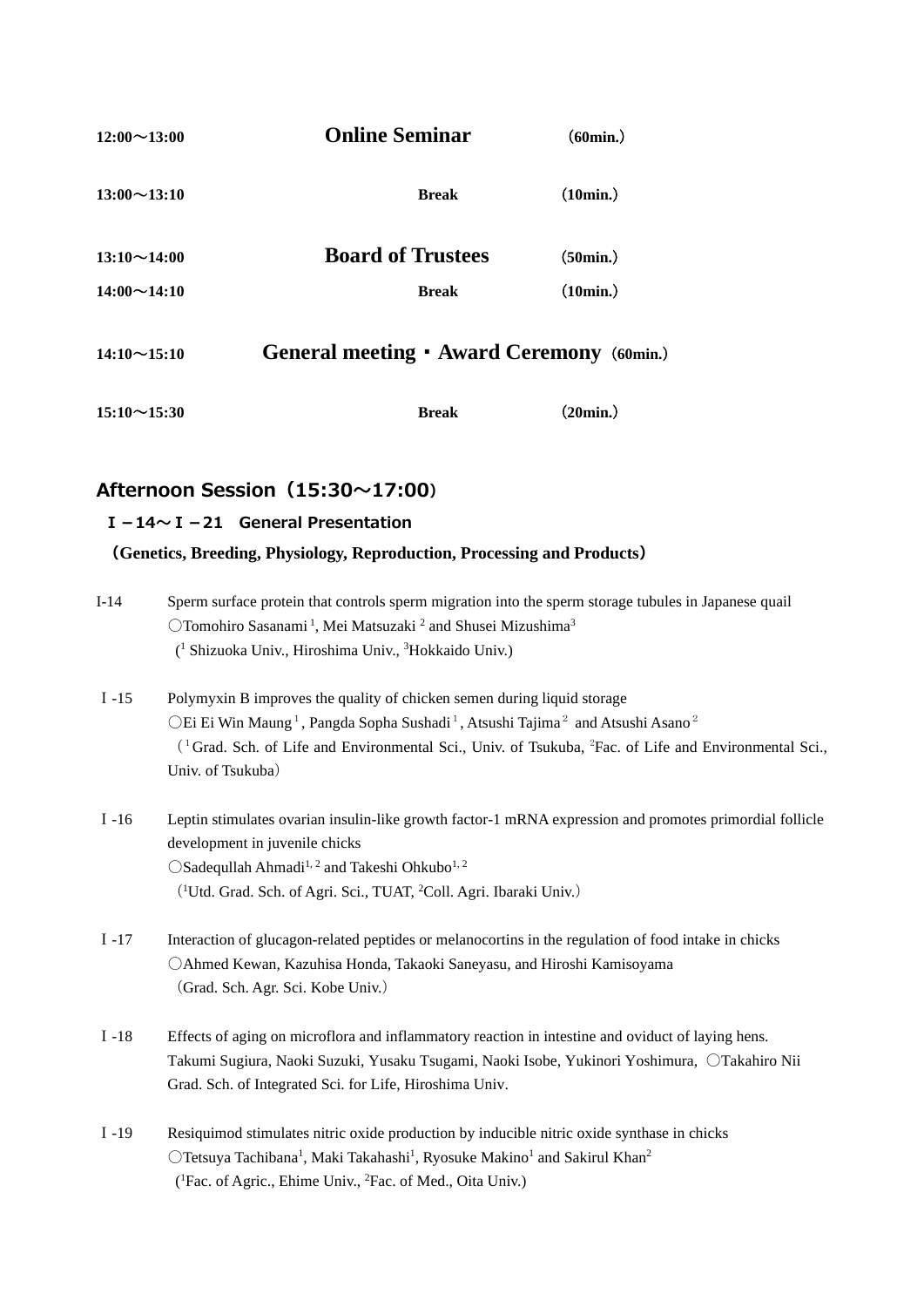- Ⅰ-20 Temperament differences among native Japanese chicken breeds OAkira Ishikawa<sup>1,4</sup>, Momoe Terashima<sup>1</sup>, Naoki Goto<sup>2</sup> and Masaoki Tduzuki<sup>3,4</sup> (<sup>1</sup>Nagoya Univ., <sup>2</sup>Hendrix Genetics, <sup>3</sup>Hiroshima Univ., <sup>4</sup>JAB)
- Ⅰ-21 Food Culture of Japanese quail in Japan, Market Research of Quail Egg Product in Flyer, before COVID-19 era. 〇Akiko Sano (Inst. Anim. Sic.)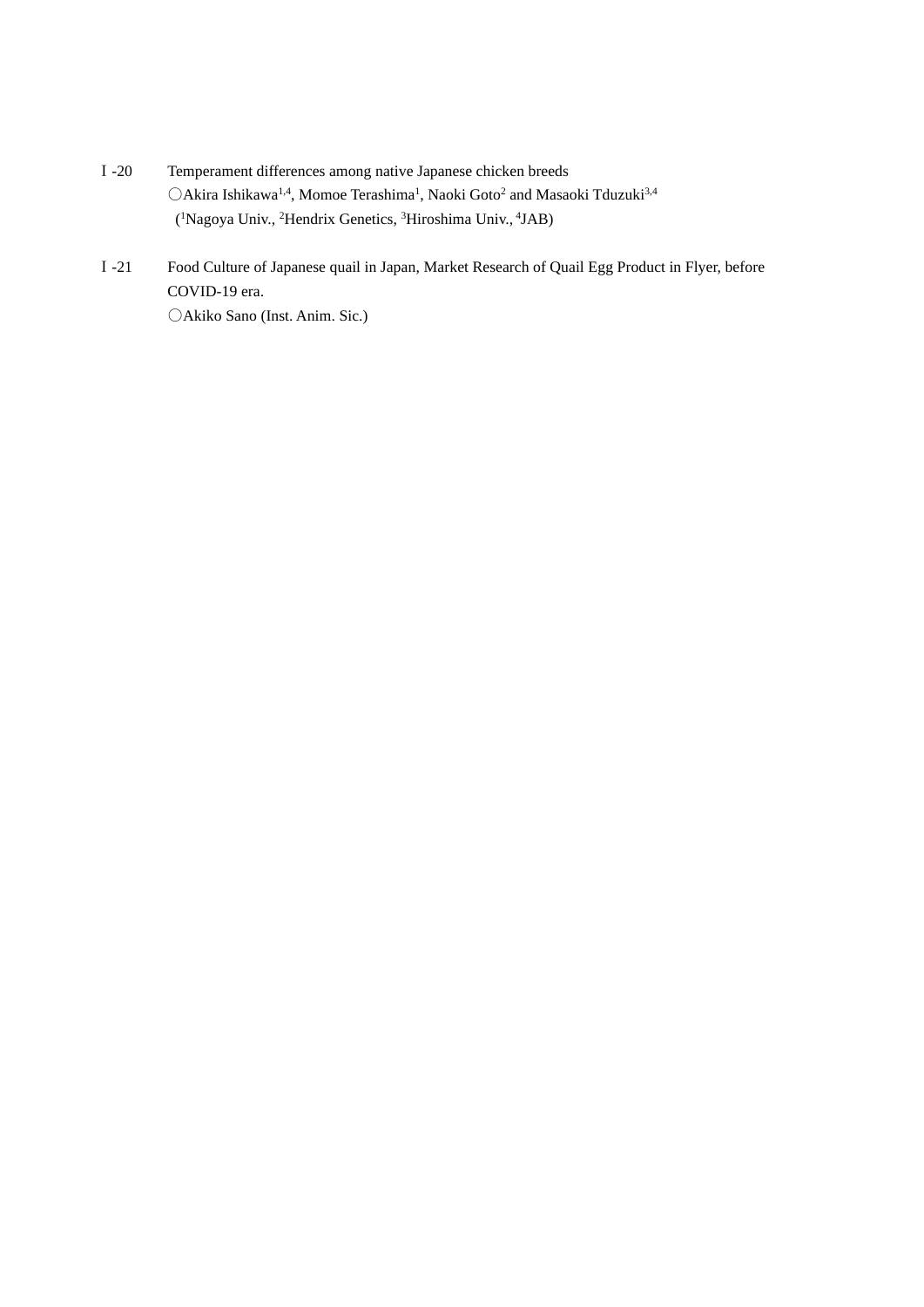# **The 2022 Spring Meeting of Japan Poultry Science Association**

March 29, 2022 Online

## **Room2**

Presentation 7min. Discussion 3min.

## **Morning Session(9:00~11:40)**

#### **〇Ⅱ- 1~〇Ⅱ-10 Best Presentation Award**

# **(Nutrition and Feeds, Anatomy and Histology, Environment and Hygiene)**

### **Ⅱ-11~ Ⅱ-13 General Presentation(Nutrition and Feeds)**

- ○Ⅱ- 1 Evaluation of quantitative analytical method of amino acid and its metabolite concentrations of plasma in chickens 〇Hanwool Do, Shozo Tomonaga (Grad. Sch. Agr. Kyoto Univ.)
- ○Ⅱ- 2 Studies on the role of hypothalamic TGF-β/Smad signaling pathway in regulation of food intake in chickens ○Miku Ueda, Kanami Nagata, Kazuhisa Honda, Hiroshi Kamisoyama, Takaoki Saneyasu (Kobe Univ.)
- ○Ⅱ- 3 Effects of periodic and regional changing of lighting color on the behavior of broilers ○Shingo Kusuda<sup>1</sup>, Koji Nakamura<sup>1</sup>, Kazuhisa Honda<sup>1</sup>, Chikamitsu Oshima<sup>3</sup>, Takaoki Saneyasu<sup>2</sup>, and Hiroshi Kamisoyama<sup>2</sup> (<sup>1</sup>Grad. Sch. Agr. Sci. Kobe Univ., <sup>2</sup>Ishiifoods Co., LTD.)
- ○Ⅱ- 4 Primary Chicken Embryo-Derived Kidney cell culture OMotomi Toyama<sup>1</sup>, Kazumi Kita<sup>2</sup> (<sup>1</sup>Grad. Sch., Iwate Univ., <sup>2</sup>Iwate Univ.)
- ○Ⅱ- 5 Connexin 43 is localized in gizzard smooth muscle cells during chicken development ○Kosuke Tokunaga1 , Shota Akimoto1 , Machiko Aiba1 , Mutsuki Nakagomi1 , Takahiro Suzuki1 , Ryuichi Tatsumi<sup>1</sup>, Mako Nakamura<sup>1</sup>(<sup>1</sup>Kyushu Univ.)

#### **10:00**~**10:10 Break**(**10min.**)

○Ⅱ- 6 Effects of *ad libitum* Feeding of a Bran-based Diet on Rest Reaction and Reproductive Organs in Japanese Quails OSaori Tamada<sup>1</sup>, Naokazu Minoguchi<sup>1</sup>, Masami Sato<sup>1</sup>(<sup>1</sup>Aichi. Agric. Res. Ctr.)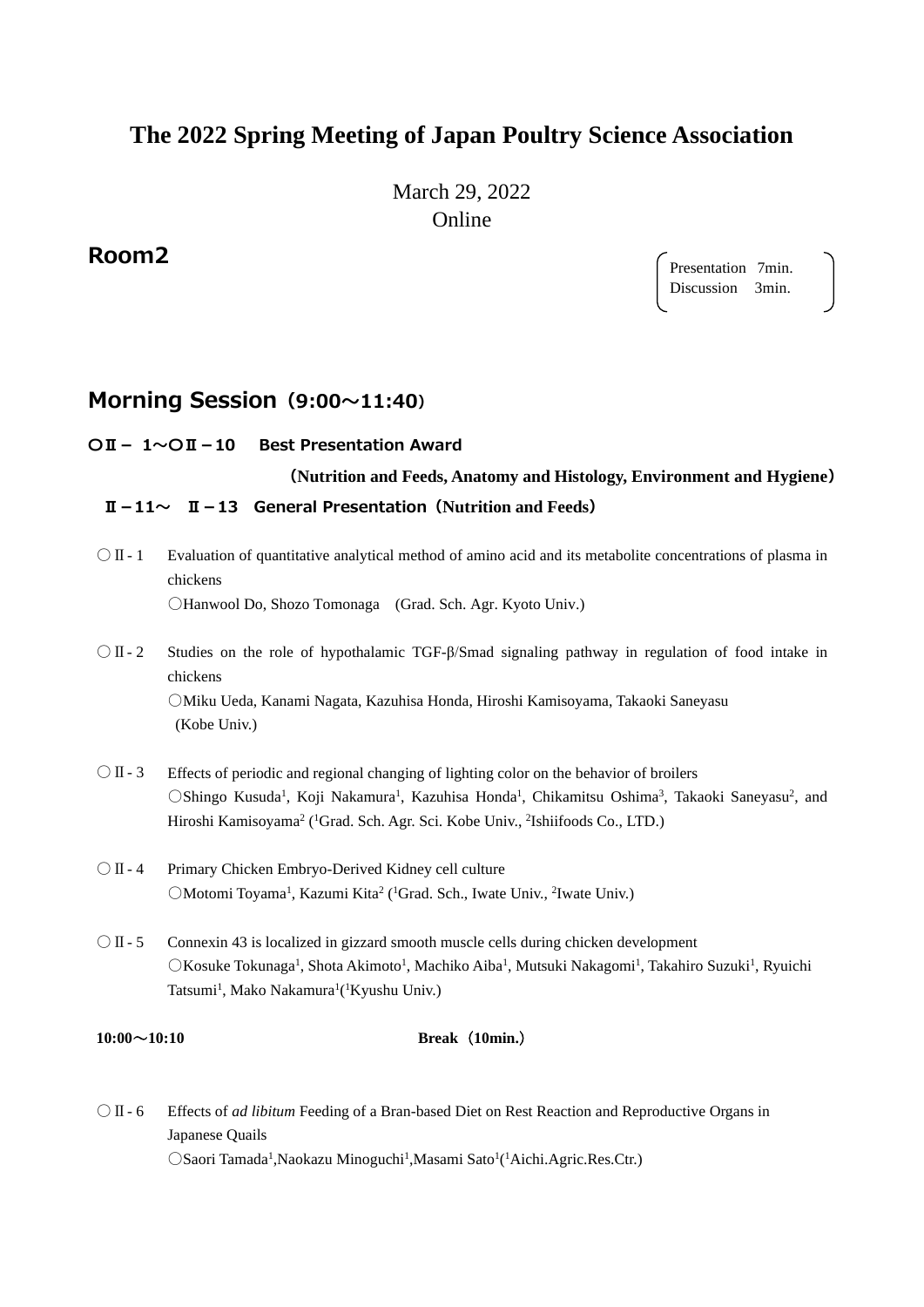- $\circ$  II 7 Effects of brown rice and sake lees on growth performance and meat quality in broiler chickens ○Koki Nishikawa1 , Karin Miyazaki1 , Kazuhisa Honda1 , Takehiro Hirai3 , Shuji Hirohata3 , Takaoki Saneyasu<sup>2</sup>, and Hiroshi Kamisoyama<sup>2</sup> ( 1 Grad. Sch. Agr. Sci. Kobe Univ., 2 Hakutsuru Sake Brewing Co., LTD.)
- 〇Ⅱ- 8 Comparison of fermented feed and mixed feed in egg production and quality traits in chickens. ○Rina Oguchi, Miyu Hanaki and Tatsuhiko Goto (Obihiro Univ.)
- 〇Ⅱ- 9 Anti-inflammatory response of olive-derived polyphenol in LPS-activated chicken splenocytes OKanade Otani, Kan Sato (Grad. Sch. Agr. Tohoku Univ.)
- 〇Ⅱ-10 Activity Monitoring of Chickens by a Doppler Sensor ONaruya Inagaki<sup>1</sup>, Akihiro Nakamura<sup>2</sup>, Shiori Tokita<sup>2</sup>, Hiromitsu Miyakawa<sup>2</sup>, Masami Sato<sup>2</sup> and Yukihiro Kamiya<sup>1</sup> ( <sup>1</sup> Aichi Pref. Univ., 2 Aichi Agric. Res. Ctr.)
- Ⅱ-11 Evaluation of cadaverine signals in the regulation of energy metabolism during late-term chicken embryos 〇Jun-ichi Shiraishi, Naoko Shimakura, Kazuki Kimura, Junto Katsuyama, Haruka Otsu,Hirono Uesaka, Ai Saiga-Egusa, Yoshiyuki Ohta (Appl. Life Sci., Nippon Vet. Life Sci. Univ.)
- Ⅱ-12 Effects of metabolizable energy saving by guanidinoacetic acid supplementation in broiler feed  $\bigcirc$ Daisuke Matsui<sup>1</sup>, Judith Ringel<sup>2</sup> and Izuru Shinzato<sup>1</sup> ( 1 Sumitomo Chemical Co., Ltd., 2 AlzChem Trostberg GmbH)
- <sup>Ⅱ</sup>-13 Heat exposure affects renal fibrosis and mitochondrial dysfunction in laying hen ○Fumika Nanto-HARA, Haruhiko Ohtsu, Makoto Yamazaki and Hitoshi Murakami (Inst. of Livestock and Grassland Sci., NARO)

| $11:40 \sim 12:00$ | <b>Break</b>                                     | (20min.) |
|--------------------|--------------------------------------------------|----------|
| $12:00 \sim 13:00$ | <b>Online Seminar</b>                            | (60min.) |
| $13:00 \sim 13:10$ | <b>Break</b>                                     | (10min.) |
| $13:10 \sim 14:00$ | <b>Board of Trustees</b>                         | (50min.) |
| $14:00 \sim 14:10$ | <b>Break</b>                                     | (10min.) |
| $14:10 \sim 15:10$ | <b>General meeting • Award Ceremony (60min.)</b> |          |
| $15:10 \sim 15:30$ | <b>Break</b>                                     | (20min.) |